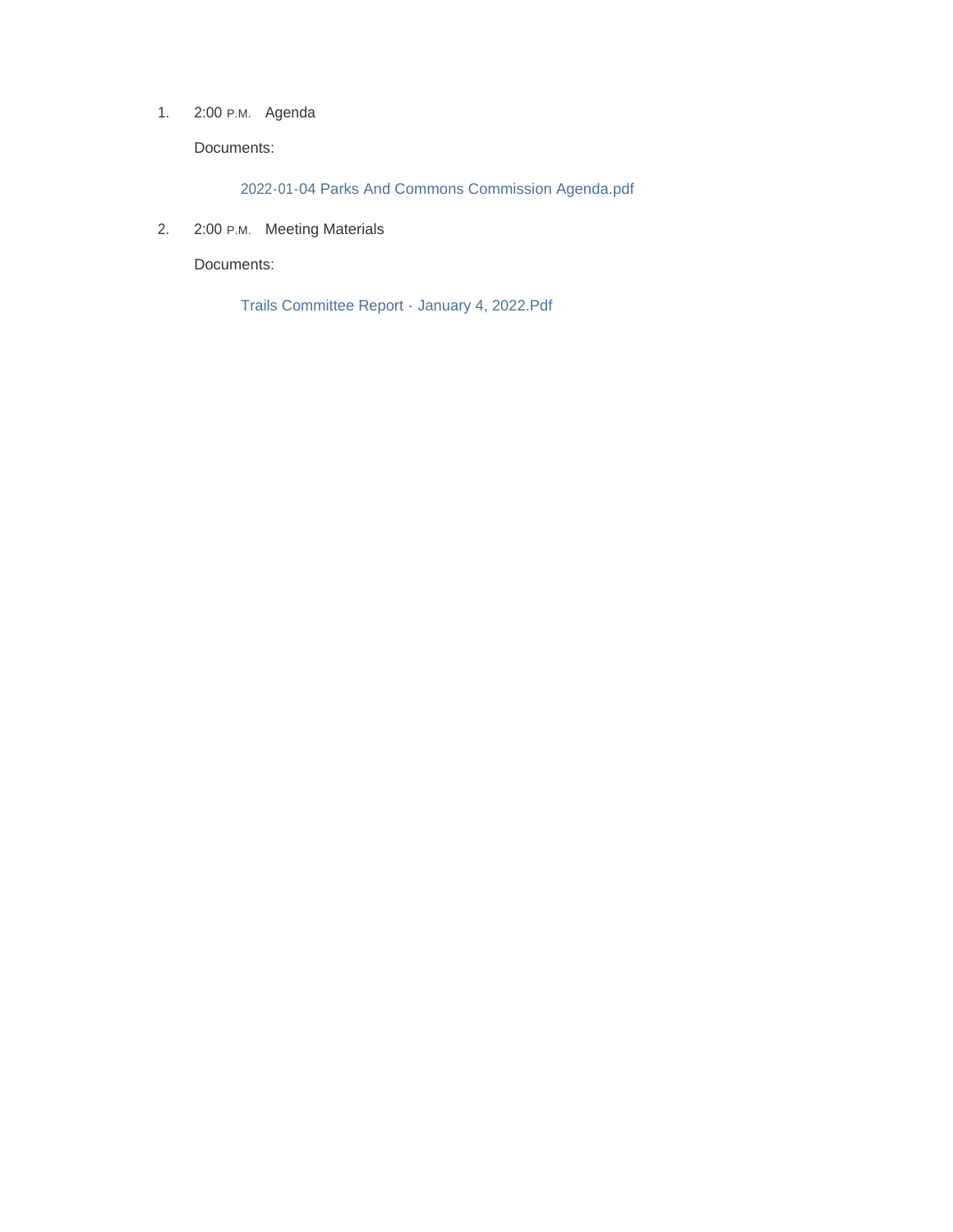

### **CITY OF YACHATS PARKS & COMMONS COMMISSION REGULAR MEETING Meeting to be held via ZOOM Tuesday, January 4, 2022 at 2:00pm**

Join Zoom Meeting <https://us02web.zoom.us/j/81851871661>

Meeting ID: 818 5187 1661 One tap mobile +16699006833,,81851871661# US (San Jose) 12532158782,,81851871661# US +(Tacoma)

Dial by your location +1 669 900 6833 US (San Jose) +1 253 215 8782 US (Tacoma) +1 346 248 7799 US (Houston) +1 929 205 6099 US (New York) +1 301 715 8592 US (Washington DC) +1 312 626 6799 US (Chicago) Meeting ID: 818 5187 1661 Find your local number[: https://us02web.zoom.us/u/kscsdp4tW](https://us02web.zoom.us/u/kscsdp4tW)

# **REGULAR MEETING**

- I. Call meeting to order
- II. Correspondence/Communications
- III. Reports
	- 1. Trails
	- 2. Little Log Church
	- 3. Green Space Project
- IV. Ongoing Business
	- 1. Commons Painting
	- 2. Pocket Parks
	- 3. Commons Front Landscaping & Stairs
	- 4. Commons re-opening

This meeting is open to the public and all interested persons are invited to attend. This meeting will be audio taped. All items to be considered by the Commission must be submitted to City Hall no later than one week prior to the meeting. Minutes of all public meetings are available for review at City Hall, or on the City website a[t www.yachatsoregon.or](http://www.yachatsoregon.o/)g.

In accordance with ORS 192.630, City of Yachats will make a good faith effort to provide accommodations for any person desiring to attend a public meeting, if the request is made at least 48 hours in advance of the meeting time. The meeting room is physically accessible to persons with mobility devices; a sign language or foreign language interpreter may be available, with advance notice. Call City Hall at 541-547-3565 or Oregon Relay 1-800-735-2900 (TDD) two days in advance.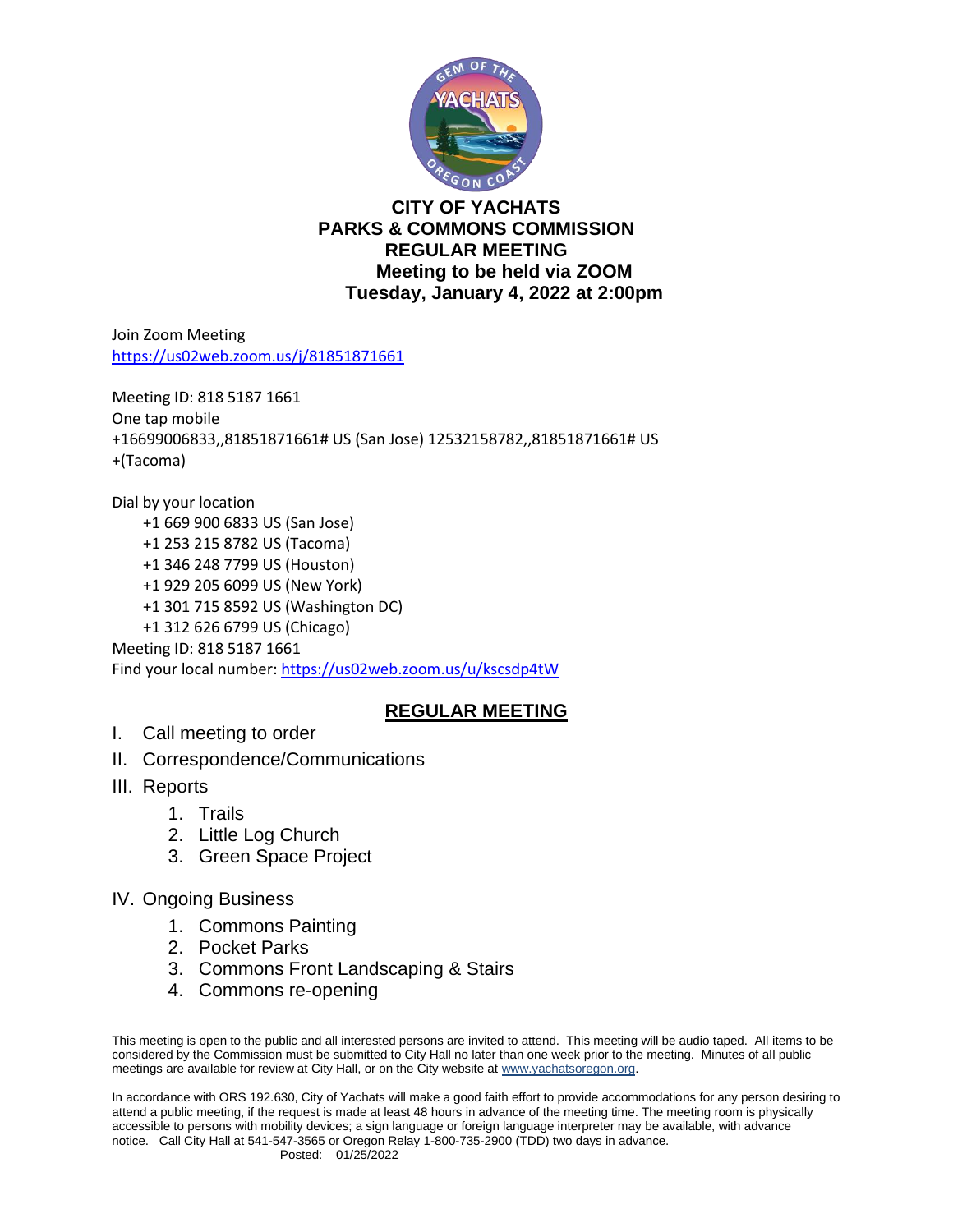

### I. New Business

- a.
- b.
- c.

# VI. Commons Other Business

- a. From Commissioners
- b. From Staff
- c. For the next agenda

## VII. From Floor: Topics not listed on the agenda: 5-minute limitation per person

Next regular meeting: Tuesday, February 1, 2022, at 2:00 pm via ZOOM Commission meets the first Tuesday of each month

*\*\*\*\*\*NOTICE OF POSSIBLE CITY COUNCIL QUORUM\*\*\*\*\**

This meeting is open to the public and all interested persons are invited to attend. This meeting will be audio taped. All items to be considered by the Commission must be submitted to City Hall no later than one week prior to the meeting. Minutes of all public meetings are available for review at City Hall, or on the City website a[t www.yachatsoregon.or](http://www.yachatsoregon.o/)g.

In accordance with ORS 192.630, City of Yachats will make a good faith effort to provide accommodations for any person desiring to attend a public meeting, if the request is made at least 48 hours in advance of the meeting time. The meeting room is physically accessible to persons with mobility devices; a sign language or foreign language interpreter may be available, with advance notice. Call City Hall at 541-547-3565 or Oregon Relay 1-800-735-2900 (TDD) two days in advance.